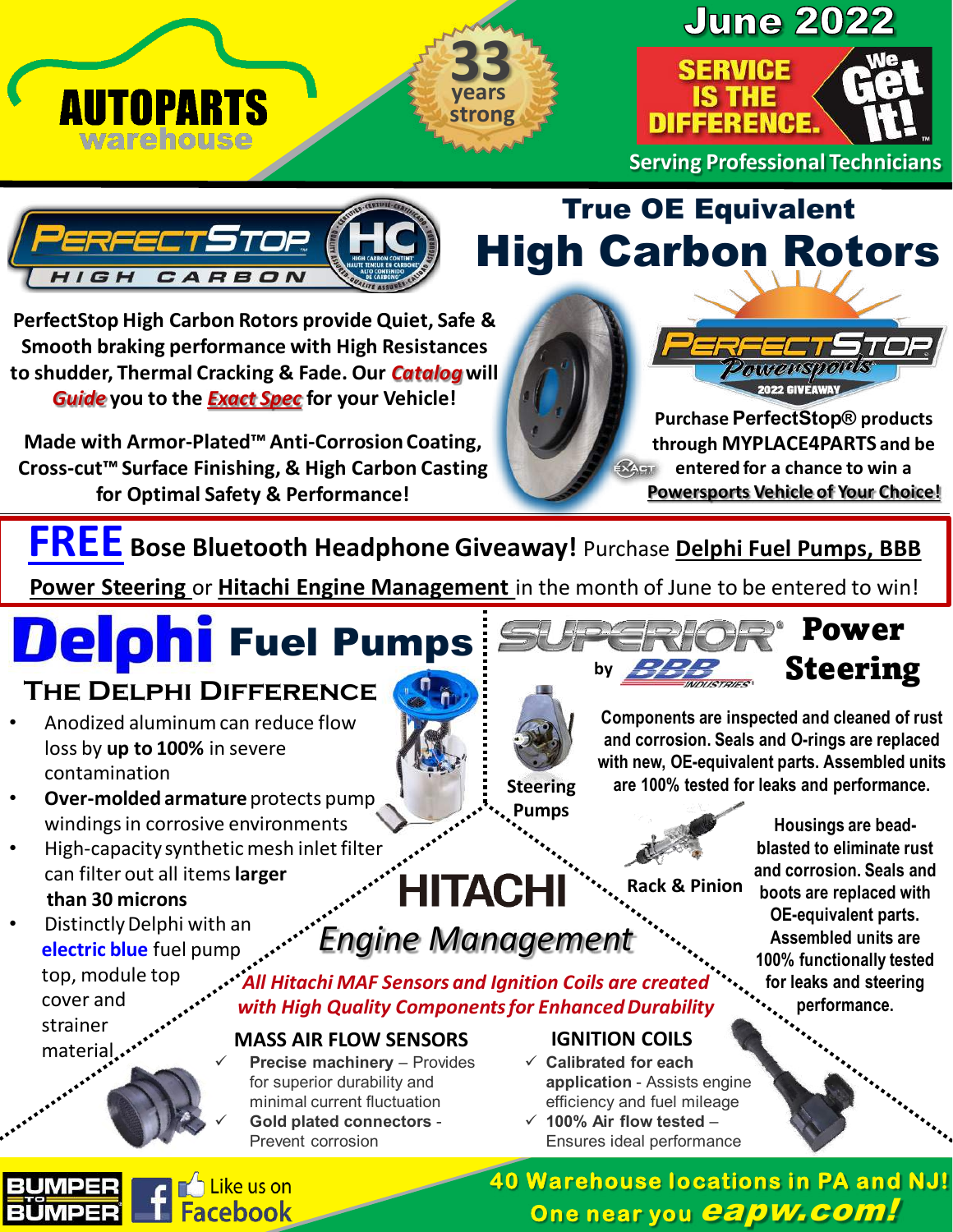

## **EAPW Offers Better Access to Dorman Inventory! Call EAPW for Special Orders of Dorman Products!**





## **Build Your Business**



**BRANDIFY REPAIRSHOP** WEBSITES



**By joining the Confidence Plus program, you are part of the nation's largest automotive repair warranty network with the 24 Month/24,000 Mile Limited Parts & Labor Warranty. This "customer care safety net" is designed to create loyalty with current customers and to draw in new customer by referrals.** 

## **Support Your Customer**







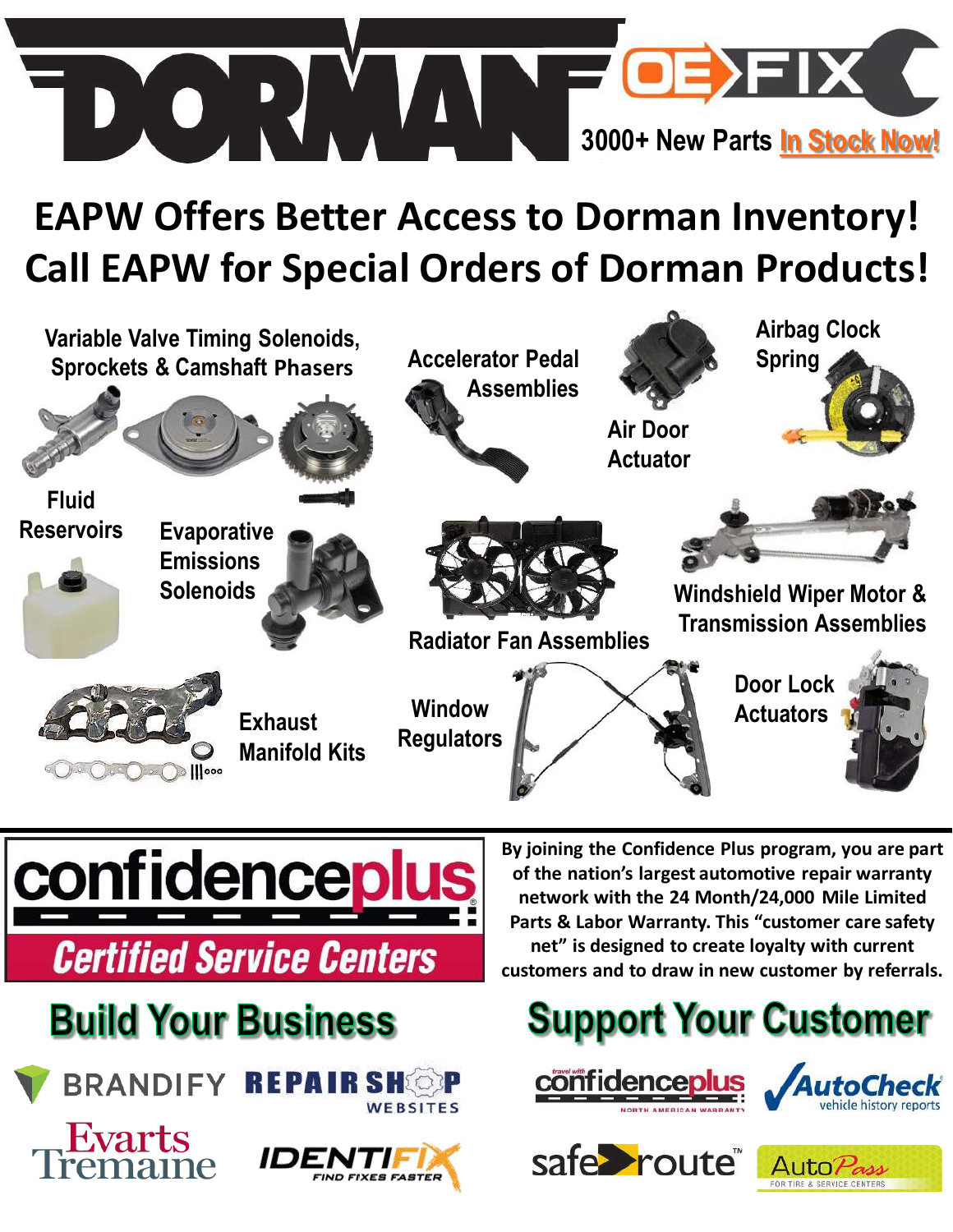

#### Compressors & A/C Components

#### Air Conditioning Season is Upon Us!

**Compressors – Pre-Filled with the correct amount of oil specified for the vehicle's system** 





**Accumulator - Equipped with a protective case, that includes mounts to protect the accumulator from the heat of the engine bay.**

**Blower Motor - Durability test provided on every new design to ensure OE fit, form, and function.** 



*Expanded Inventory! New Lower Pricing! because it puts the unit through real road conditions.* 



#### Fastest Growing Brake Line!





• **Dependable Performance – Positive mold technology delivers consistent wear and performance while the powder coated backing plate resist rust and corrosion** 





- **Dust-free Braking Performance – Verified through on-vehicle testing**
- **Bolt-On Ready – No modification needed to your vehicle**

#### June Manufacturer Price Updates

| SPICER $-6/1$<br>PARTSMASTER<br>FILTERS-6/1 | $TRICO - 6/1$<br><b>DENSO</b><br><b>RADIATORS - 6/5</b> |                      |                        |
|---------------------------------------------|---------------------------------------------------------|----------------------|------------------------|
|                                             |                                                         | <b>CENTRIC - 6/1</b> | <b>AUTOLITE - 6/12</b> |

**Believe it or Not, DENSO has** 

## **lowered their O2 Sensors by 21%**



For Exclusive Giveaways!



## Condensers

 **First-time dropin fit, no-hassle installation**

 **All Condensers are 100% Tested for quality control**

#### IN STOCK AT ALL LOCATIONS!

*State of the Art testing includes Vibration, Burst and Environmental. Each round of testing is key in creating a unit with greater product longevity* 

#### SUNSONG Power Steering **Brake Hoses**

*Excellence Under Pressure! Sunsong products not only Exceed SAE Standards, but ALL other standards required by more than 20 OEM Partners*

#### **BRAKE HOSES**

**Double-Sided Silencer!** Over **60%** of Pressure Hoses use a **silencer** to **control noise. Power Steering pumps create fluid pressure in pulses, resulting in fluid flow pressure ripples.** 

**OEM FIT**

#### **POWER STEERING**

**OEM HOSES**

Sunsong Power Steering offers **Clips**that are attached to body & help maintain **separation of tubes**, **Finned Cooler**to **prevent overheating**, and **Rubber Bumpers**to **prevent vibration & abrasion**

UPCOMING TRADE SHOWS *Scan the QR Code to Sign Up or Register with you EAPW Sales Rep!*





**June 15th, 2022, 6:00pm – 8:30pm 2910 Dekalb Pike., Norristown, PA 19401**